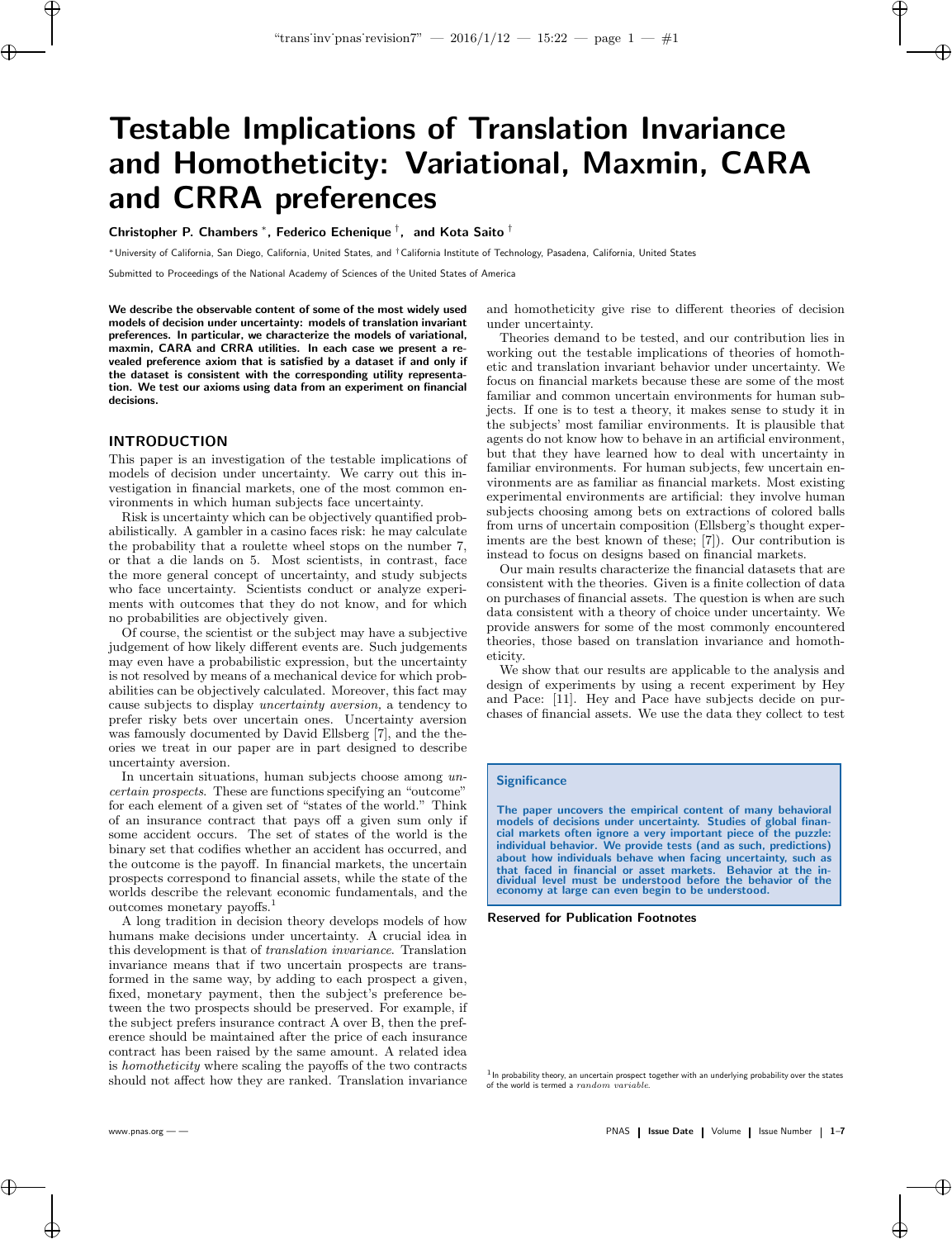for consistency with maxmin expected utility, a theory of decision under uncertainty based on translation invariance and homotheticity. The conclusion of our analysis is that Hey and Pace's data reject the maxmin theory. The finding is preliminary, and meant mainly as an illustration of our methods, but if confirmed it would mean that some of the best known theories of choice under uncertainty, theories that are thought of as weak, and accommodating of diverse behavioral and psychological phenomena, do not in fact stand up to empirical scrutiny on data from financial experiments.

The theories covered by our results include risk neutral variational preferences [13], risk neutral maxmin preferences [8], and subjective expected utility preferences with constant absolute risk aversion: so-called CARA preferences. Analogously to the CARA case, we also work out the testable implications of subjective expected utility preferences with constant relative risk aversion: so-called CRRA preferences (these form the "homothetic" class alluded to in the title). The theories have been used for different purposes. Variational and maxmin preferences are the most commonly-used models of uncertainty aversion [8, 5, 13, 14]. They are also used to capture model robustness [10]. CARA and CRRA preferences are extremely common in applied work in macroeconomics and finance, among other fields.

[9], [20], and [12] carry out similar exercises to ours, also focusing on financial market experiments, but in a context of risk, not uncertainty. The closest papers to ours are [6],[2] and [15]. [6] studies the case of subjective expected utility; it does not address the more general theories studied here, and that have been proposed to address the empirical shortcomings of subjective expected utility. [2] and [15] treat some of the same theories as we do, but give a characterization in terms of the solution of a system of inequalities. We give a revealed preference axiom (a characterization that references only observable data) that has to be satisfied for the data to be rationalizable. It can be written in the UNCAF form, which is the kind of axiom that characterizes the empirical content of a theory [4]. A system of (nonlinear) inequalities may not give an economic interpretation to the characterization, and it may not be computationally feasible.<sup>2</sup>

## DEFINITIONS

 $\rightarrow$ 

✐

Let  $S$  be a finite set of states of the world. An  $act$  is a function from S into  $\mathbf{R}$ ;  $\mathbf{R}^S$  is the set of acts. An act can be interpreted as a state-contingent monetary payment. Define  $||x||_1 = \sum_s x_s$ .  $\Delta(S)$  represents the set of probability distributions on S, i.e.  $\Delta(S) = {\pi \in \mathbb{R}^S_+ : \sum_s \pi_s = 1}.$ 

A preference relation on  $\mathbb{R}^S$  is a complete and transitive binary relation  $\succeq$ ; we denote by  $\succ$  the strict part of  $\succeq$ . A function  $u : \mathbf{R}^S \to \mathbf{R}$  defines a preference relation  $\succeq$  by  $x \succeq y$ if and only if  $u(x) \ge u(y)$ . We say that u represents  $\succeq$ , or that it is a utility function for  $\succeq$ . A preference relation  $\succeq$  on  $\mathbb{R}^S$ is *locally nonsatiated* if for every x and every  $\epsilon > 0$  there is y such that  $||x - y|| < \epsilon$  and  $y \succ x$ .

## PREFERENCES, UTILITIES, AND DATA

A data set D is a finite collection  $\{(p^k, x^k)\}_{k=1}^K$ , where each  $p^k \in \mathbb{R}_{++}^S$  is a vector of strictly positive (so-called Arrow-Debreu) prices, and each  $x^k \in \mathbb{R}^S$  is an act. The interpretation of a dataset is that each pair  $(p^k, x^k)$  consists of an act  $x^k$  chosen from the budget  $\{x \in \mathbf{R}^S : p^k \cdot x \leq p^k \cdot x^k\}$  of affordable acts. Such data sets are common in financial markets experiments: [1, 2, 11].

A data set  $\{(p^k, x^k)\}_{k=1}^K$  is *rationalizable* by a preference relation  $\succeq$  if  $x^k \succeq x$  whenever  $p^k \cdot x^k \geq p^k \cdot x$ . So a data set is rationalizable by a preference relation when the choices in the dataset would have been optimal for that preference relation. A data set  $\{(p^k, x^k)\}_{k=1}^K$  is *rationalizable* by a utility function u if it is rationalizable by the preference relation represented by  $u$ . So a data set is rationalizable by a utility function when the choices in the dataset would have maximized that utility function in the relevant budget set.

✐

A preference relation  $\succeq$  is translation invariant if for all  $x, y \in \mathbb{R}^S$  and all  $c \in \mathbb{R}$ , we have  $x \succeq y$  if and only if  $x + (c, \ldots, c) \succeq y + (c, \ldots, c).$ 

A preference relation  $\succeq$  is *homothetic* if for all  $x, y \in \mathbb{R}^S$ and all  $\alpha > 0$ , we have  $x \geq y$  if and only if  $\alpha x \geq \alpha y$ .

A preference relation  $\succeq$  is a risk-neutral variational preference if there is a convex and lower semicontinuous function  $c : \Delta(S) \to \mathbf{R} \cup \{+\infty\}$  such that the function

$$
\inf_{\pi \in \Delta(S)} \pi \cdot x + c(\pi)
$$

represents  $\succeq$ . If a data set is rationalizable by a risk-neutral variational preference relation, we will say that the dataset set is risk-neutral variational-rationalizable.

A special case of variational preference is maxmin: A preference relation is risk-neutral maxmin if there is a closed and convex set  $\Pi \subseteq \Delta(S)$  such that the utility function

$$
\inf_{\pi \in \Pi} \pi \cdot x
$$

represents  $\succeq$ . If a data set is rationalizable by a risk neutral maxmin preference relation, we will say that the dataset set is risk-neutral maxmin-rationalizable. More generally, a preference relation is risk averse maxmin if there is a closed and convex set  $\Pi \subseteq \Delta(S)$ , where for each  $\pi \in \Pi$  and each  $s \in S$ ,  $\pi_s > 0$ , and a concave utility  $u : \mathbb{R}^S \to \mathbb{R}$  such that the utility function

$$
\inf_{\pi \in \Pi} \sum_{s=1,2} \pi_s u(x_s)
$$

represents  $\succeq$ . If a data set is rationalizable by a maxmin preference relation, we will say that the dataset set is maxminrationalizable.

A utility  $u : \mathbf{R}^S \to \mathbf{R}$  is constant absolute risk aversion (CARA) if there is  $\alpha > 0$  and  $\pi \in \Delta(S)$  for which for all  $s \in S$ ,  $\pi_s > 0$ , and

$$
u(x) = \sum_{s \in S} \pi_s (-\exp(-\alpha x)).
$$

Note that CARA is a special case of subjective expected utility.<sup>3</sup>

A utility  $u : \mathbf{R}^S \to \mathbf{R}$  is constant relative risk aversion (CRRA) if there is  $\alpha \in (0,1)$  and  $\pi \in \Delta(S)$  for which for all  $s \in S$ ,  $\pi_s > 0$ , and

$$
u(x) = \sum_{s \in S} \pi_s \left( \frac{x^{1-\alpha}}{1-\alpha} \right).
$$

If a data set is rationalizable by a CARA (CRRA) utility, we will say that the dataset set is *CARA (CRRA) rationalizable*.

✐

✐

 $\oplus$ 

 $2$ The paper  $[2]$  is a case in point, where the solution to the system of inequalities is implemented by a grid search. A conclusive test is not possible since they results depend on the assumed granularity of the grid.

 $3$ In fact it is also a special case of a risk neutral variational preference, a fact exploited by [19].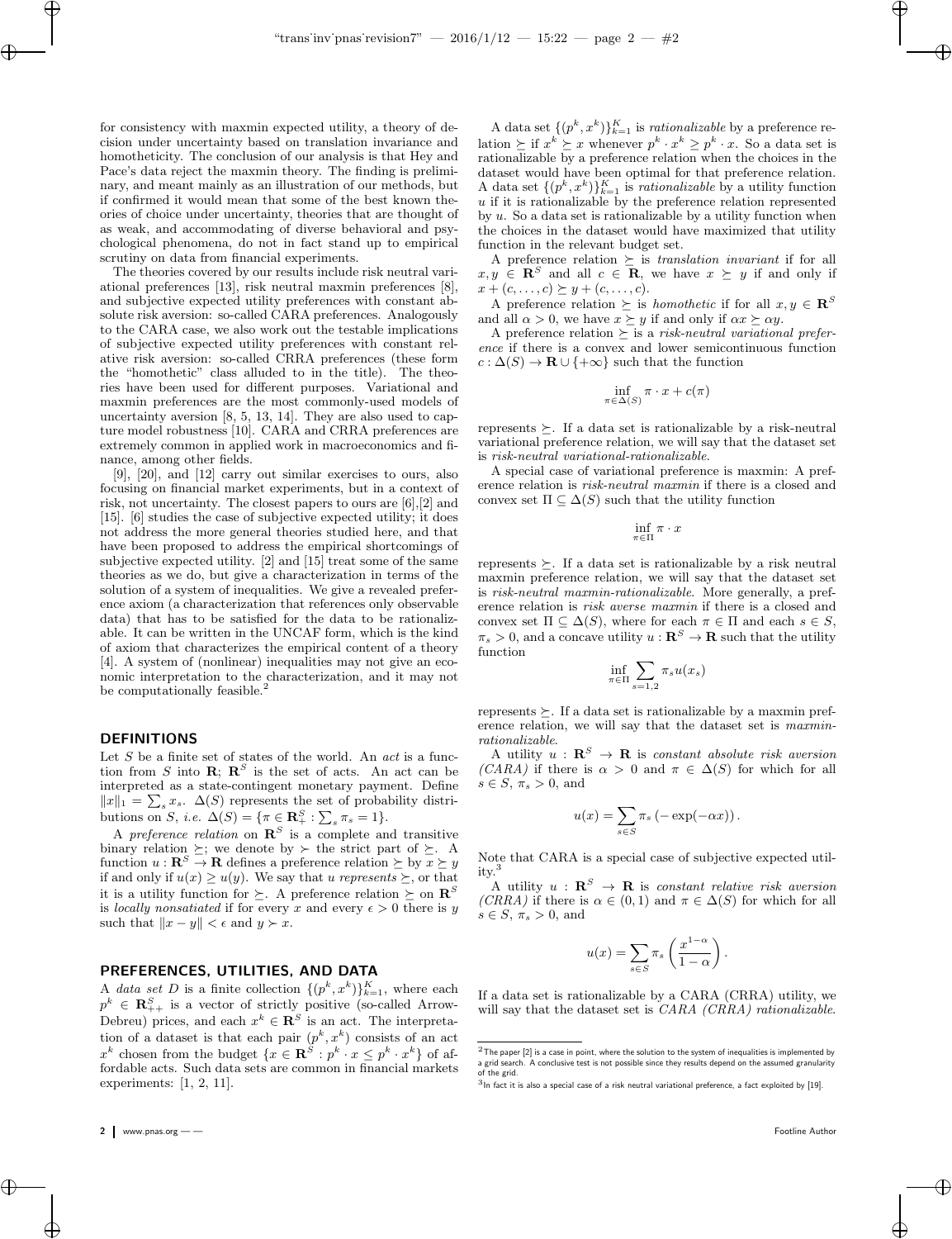### VARIATIONAL AND MAXMIN PREFERENCES

 $\rightarrow$ 

✐

We present the results on variational and maxmin rationalizability as Theorems 1 and 2. These models satisfy the hypothesis that for any  $x, y, x \sim y \implies \frac{1}{2}x + \frac{1}{2}y \geq y$ . This hypothesis is known as convexity of preference. Convexity is related to uncertainty aversion in the sense of [8]. In fact, given the assumptions of monotonicity found in that paper, together with the assumption that the preference is risk neutral (i.e. lotteries are evaluated according to their expected value), it is equivalent to uncertainty aversion. Uncertainty aversion is the idea that an agent dislikes uncertainty, and suffers from his ignorance of the possible probability distribution that governs outcomes.

One important conclusion that emerges from our analysis is that convexity is not testable with market data. This therefore means that under the maintained hypothesis of risk neutrality (and monotonicity), uncertainty aversion cannot be detected with financial data.

Theorem 1: The following statements are equivalent:

- 1. Dataset D is rationalizable by a locally nonsatiated, translation invariant preference.
- 2. Dataset  $D$  is rationalizable by a continuous, strictly increasing, concave utility function satisfying the property  $u(x + (c, \ldots, c)) = u(x) + c.$
- 3. Dataset D is risk-neutral variational-rationalizable.
- 4. For every  $l = 1, ..., M$ , and every sequence  $\{k_l\} \subseteq$  $\{1, \ldots, K\},\$

$$
\sum_{l=1}^{M} \frac{p^{k_l}}{\|p^{k_l}\|_1} \cdot (x^{k_{l+1}} - x^{k_l}) \ge 0,
$$

where addition is modulo  $M$ , as usual.

Note that the equivalence between (2) and (3) is due to [13].

Remark: The fact that (1) implies (2) and (3) implies that if data are rationalizable by a translation invariant preference, they are also rationalizable by a risk-neutral variational preference (which automatically satisfies convexity).

Remark: The preceding result can be generalized. Suppose we were interested in the testable implications of preferences which are  $\beta$ -translation invariant, for some  $\beta \geq 0$ ,  $\beta \neq 0$ . That is, we want to know whether for all  $x, y$ , we have  $x \succeq y$ if and only if for all  $t, x + t\beta \succeq y + t\beta$ . Define the seminorm  $||x||_1^{\beta} = \sum_i |\beta_i x_i|$ . Then it is an easy exercise to verify that the testable implications of  $\beta$ -translation invariance are given by equation (4), replacing  $\|\cdot\|_1$  with  $\|\cdot\|_1^{\beta}$ .

Remark: The test in (4) is related to cyclic monotonicity. This is similar to the test given in [3] for quasilinear preferences (and to a result in [16]).

We now turn our attention to maxmin preferences.

We say that a function  $u : \mathbf{R}^S \to \mathbf{R}$  is linearly homogeneous if for all  $x \in \mathbb{R}^S$  and all  $\alpha > 0$ , we have  $u(\alpha x) = \alpha u(x)$ .

Theorem 2: The following statements are equivalent:

- 1. Dataset D is rationalizable by a locally nonsatiated, homothetic and translation invariant preference.
- 2. Dataset  $D$  is rationalizable by a continuous, strictly increasing, linearly homogeneous and concave utility function satisfying the property that  $u(x + (c, \ldots, c)) = u(x) + c$ .
- 3. Dataset  $D$  is risk-neutral maxmin-rationalizable.
- 4. For every  $k$  and  $l$ ,

$$
\frac{p^k}{\|p^k\|_1} \cdot x^k \le \frac{p^l}{\|p^l\|_1} \cdot x^k.
$$

✐

✐

The equivalence between (2) and (3) is due to [8]. Here we prove it through an application of Theorem 1.

✐

It is interesting to note that, just as in Theorem 1, under the maintained hypotheses of risk aversion and monotonicity, uncertainty aversion has no content for behavior.

Remark: The rationalizing variational and maxmin preferences can be taken to imply "full support" priors. In the proof of Theorem 1, we shown that there is  $\pi \in \Delta(S)$  satisfying  $c(\pi) < +\infty$ , which implies for all  $s \in S$ ,  $\pi_s > 0$ . And in the proof of Theorem 2 we show that for each  $\pi \in \Pi$  and all  $s \in S$ ,  $\pi_s > 0$ .

## CARA AND CRRA

The previous section considers translation invariance and homotheticity as general properties of preferences in choice under uncertainty. Here we focus on the case of subjective expected utility. So we consider models in which the agent has a single prior over states, and maximizes expected utility. The prior is unknown and must be inferred from her choices. Translation invariance gives rise to CARA preferences, and homotheticity to CRRA.

Theorem 3: A dataset D is CARA rationalizable if and only if there is  $\alpha^* > 0$  such that (1) holds for all  $k, k' \in K$  and  $s, t \in S$ ; and CRRA rationalizable if and only if there is  $\alpha^* \in (0,1)$  such that (2) holds for all  $k, k' \in K$  and  $s, t \in S$ .

$$
\alpha^*(x_t^k - x_s^k + x_s^{k'} - x_t^{k'}) = \log\left(\frac{p_s^k}{p_t^k} \frac{p_t^{k'}}{p_s^{k'}}\right) \qquad [1]
$$

$$
\alpha^* \log \left( \frac{x_t^k}{x_s^k} \frac{x_s^{k'}}{x_t^{k'}} \right) = \log \left( \frac{p_s^k}{p_t^k} \frac{p_t^{k'}}{p_s^{k'}} \right) \qquad \qquad [2]
$$

The conditions in Theorem 3 may look like existential conditions: essentially Afriat inequalities. Afriat inequalities are indeed the source of equations (1) and (2), as evidenced by the proof of Theorem 3, but note that the statements are equivalent to non-existential statements: Equation (1) says that when  $(x_t^k - x_s^k + x_s^{k'} - x_t^{k'}) \neq 0$ ,

$$
\frac{\log(\frac{p_{s}^{k}}{p_{t}^{k}}\frac{p_{t}^{k'}}{p_{s}^{k'}})}{(x_{t}^{k}-x_{s}^{k}+x_{s}^{k'}-x_{t}^{k'})}
$$

is independent of  $k, t, k'$  and  $s$ ; and that when  $(x_t^k - x_s^k + x_s^{k'}$  $x_t^{k'}$ ) = 0 then  $\log(\frac{p_s^k}{p_t^k})$  $\frac{p_t^{k'}}{p_s^{k'}}$ ) = 0. Similarly for equation (2).

It is worth pointing out that, except in the case when for all observations, all prices are equal, and consumption of all goods are equal, equation (1) can have only one solution. Hence, risk preferences are uniquely identified.

The next corollary also shows that beliefs are identified. Recall that a CARA utility is defined by a pair  $(a, \pi)$ , with  $a > 0$ and  $\pi \in \Delta(S)$ .

**Corollary:** If  $(a, \pi)$  and  $(a', \pi')$  define CARA utilities that rationalize D, then  $(a, \pi) = (a', \pi')$ . Furthermore,  $a = a'$  coincide with the unique solution to (1). Similarly for CRRA rationalizability and (2).

# RISK AVERSE MAXMIN WITH TWO STATES

Theorem 2 is about risk neutral maxmin. Here we turn to maxmin with risk aversion. In this section, we assume that

Footline Author **Francisco Exercise 2018** PNAS | Issue Date | Volume | Issue Number | 3

 $\oplus$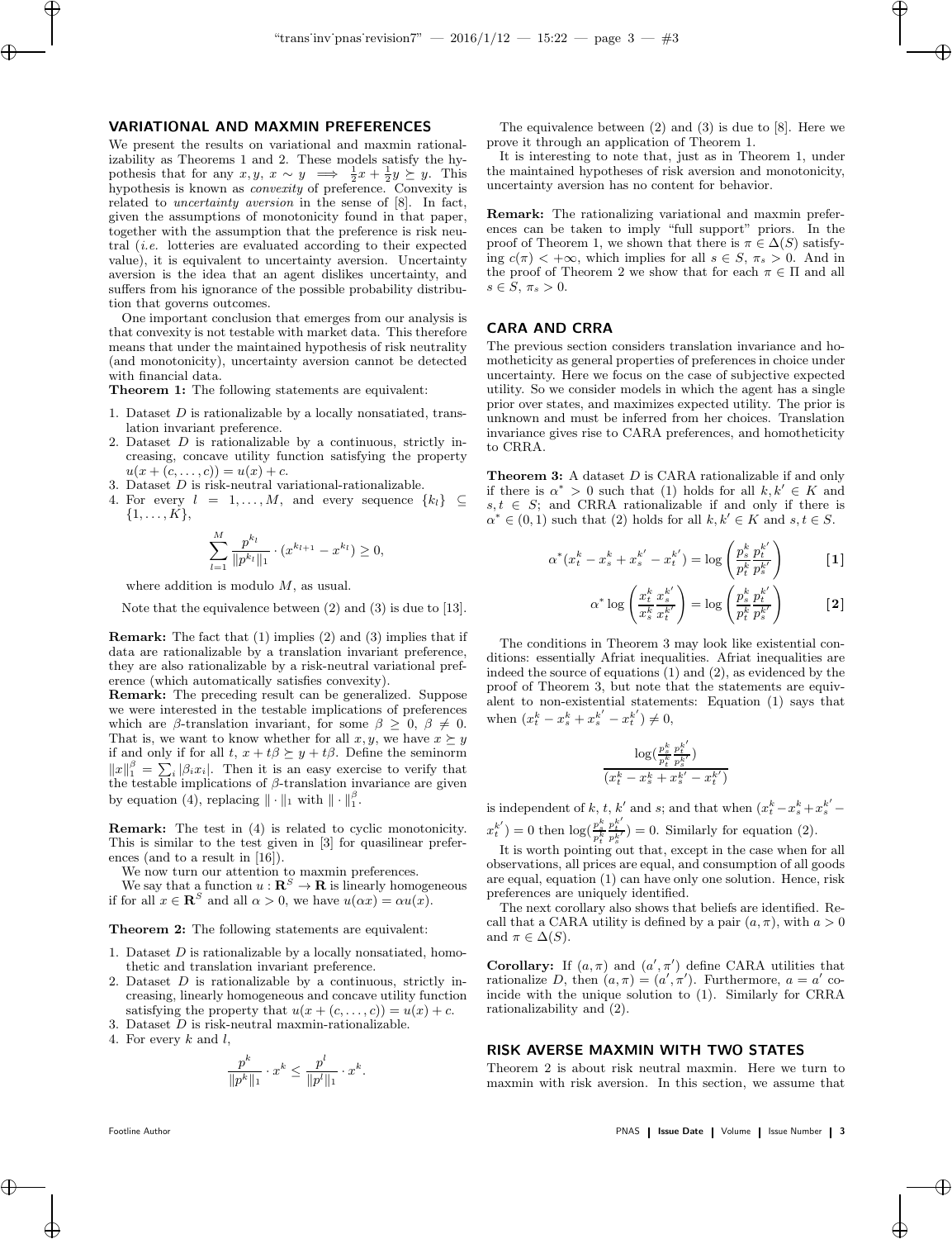there are two states (i.e.,  $S = \{1, 2\}$ ). A preference relation is *maxmin* if there is a closed and convex set  $\Pi \subseteq \Delta(S)$ , where for each  $\pi \in \Pi$  and each  $s \in S$ ,  $\pi_s > 0$ , and a concave utility  $u : \mathbf{R}^S \to \mathbf{R}$  such that the utility function

 $\rightarrow$ 

✐

$$
\inf_{\pi \in \Pi} \sum_{s=1,2} \pi_s u(x_s)
$$

represents  $\succeq$ . If a data set is rationalizable by a maxmin preference relation, we will say that the dataset set is maxminrationalizable.

Let  $K_0$  be the set of all k such that  $x_1^k = x_2^k$ . Let  $K_1$  be the set of all k such that  $x_1^k < x_2^k$ , and  $K_2$  be the set of all k such that  $x_1^k > x_2^k$ . Note that  $K = K_0 \cup K_1 \cup K_2$ .

Say that a sequence of pairs  $(x_{s_i}^{k_i}, x_{s'_i}^{k'_i})_{i=1}^n$  is *balanced* if each k appears as  $k_i$  (on the left of the pair) the same number of times it appears as  $k_i'$  (on the right).

Given a sequence of pairs  $(x_{s_i}^{k_i}, x_{s'_i}^{k'_i})_{i=1}^n$ , consider the following notation: Let  $I_{l,s} = \{i : \kappa_i \in K_l \text{ and } s_i = s\},\$  $I'_{l,s} = \{i : k'_{i} \in K_{l} \text{ and } s'_{i} = s\}, \text{ for } l = 0, 1, 2 \text{ and } s = 1, 2.$ 

Axiom: Strong Axiom of Revealed Maxmin Expected Utility (SARMEU) For any balanced sequence of pairs  $(x_{s_i}^{k_i}, x_{s'_i}^{k'_i})_{i=1}^n$  in which

1. 
$$
x_{s_i}^{k_i} > x_{s_i'}^{k_i'}
$$
 for all  $i$ ;  
\n2.  $\#I_{0,1} + \#I_{1,1} - \#I_{1,1}' = \#I_{0,1}' + \#I_{2,1}' - \#I_{2,1} \leq 0$ 

The product of prices satisfies that

$$
\prod_{i=1}^{n} \frac{p_{s_i}^{k_i}}{p_{s'_i}^{k'_i}} \le 1.
$$
 [3]

Theorem 4: A dataset is maxmin rationalizable if and only if it satisfies SARMEU.

[6] show that a stronger axiom, Strong Axiom of Revealed Subjective Expected Utility (SARSEU), characterizes rationalizability by subjective expected utility. Instead of condition (2) of SARMEU, SARSEU requires

$$
#I_{0,1} + #I_{1,1} + #I_{2,1} = #I'_{0,1} + #I'_{1,1} + #I'_{2,1}.
$$
 [4]

Theorem 4 is useful because it makes explicit what one would need to see in an experiment (with two states, a common setup in laboratory experiments) in order for choices to be consistent with maxmin utility, but inconsistent with subjective expected utility. For a dataset to be maxmin rationalizable, but inconsistent with subjective expected utility, it needs to contain a sequence in the conditions of SARSEU in which  $\#I_{0,1} + \#I_{1,1} + \#I_{2,1} = \#I'_{0,1} + \#I'_{1,1} + \#I'_{2,1}$ , but where  $\#I_{0,1} + \#I_{1,1} - \#I'_{1,1} > 0.$ 

As we have emphasized, the result in Theorem 4 is for two states. There are two simplifications afforded by the assumption of two states, and the two are crucial in obtaining the theorem. The first is that with two states there are only two extreme priors to any set of priors. With the assumption that  $u$  is monotonic, one can know which of the two extremes is relevant to evaluate any given  $act<sup>4</sup>$ . The second simplification is a bit harder to see, but it comes from the fact that one can normalize the probability of one state to be one and only keep track of the probability of the other state. Then the property of being an extreme prior carries over to the probability of the state that is left "free."<sup>5</sup>

✐

✐

| ъe | Allocation                 |    | MEU   |
|----|----------------------------|----|-------|
| 1a | Color 2 and 3              | 14 | 0.054 |
| 1b | Color 3 and 1              | 15 | 0.031 |
| 1c | Color 1 and 2              | 12 | 0.070 |
| 2a | Color $1$ and $(2$ or $3)$ | q  | 0.078 |
| 2b | Color 2 and $(1 or 3)$     | 14 | 0.039 |
| 2c | Color $3$ and $(1$ or $2)$ | 12 | 0.054 |
|    |                            |    |       |

✐

## TESTING MAXMIN

[11] study models of decision making under uncertainty using data from a laboratory experiment. 129 subjects are asked to allocate 50 experimental tokens between two states, states s or  $s'$ . Tokens allocated to each state have a value of  $a_s$ and  $a_{s'}$ . If a subject decides to allocate  $c_s$  tokens to state s, then he obtains a payment of  $c_s \cdot a_s$  when state s realizes; and  $(50 - c_s) \cdot a_{s'}$  when state s' realizes.

In each decision problem, each subject's decision is characterized by a triple  $(a_s, a_{s'}, c_s)$ , where  $c_s$  is the number of tokens she decides to allocate to state s. To map such decision to our notion of data, set prices to be  $p_s = a_{s'}/a_s$  and  $p_{s'} = 1$  (a normalization), and  $I = 50 \cdot a_{s'}$ . Then, we define consumptions (monetary amounts) as  $x_s = c_s \cdot a_s$  and  $x_{s'} = (50 - c_s) \cdot a_{s'}$ .

In the experiment, there are three underling states: "color" 1, 2, and 3. But only two states are relevant in each decision. So we can test SARMEU. [11] used a Bingo Blower to decide a realization of a state. The Bingo Blower is a rectangularshaped, glass-sided object in which many balls, whose color is either 1,2, or 3, are in continuous motion being moved by a wind from a fan in the base. A ball is drawn is from the Bingo Blower and the color of the ball determines the state.<sup>6</sup>In total, each subject thus completes 76 decision problems. There are two types of decision problems. Type 1 problems asked subjects to allocate tokens between two of the three colors, while type 2 problems asked them to make allocations between one of the three colors and the other two. There were 41 type 1 problems and 35 type 2 problems. For example, in type 1 problem, state  $s = \{\text{color 1} i\};$  state  $s' = \{\text{color 2} 2\}.$  In type 2 problem, state  $s = \{\text{color 1} \}$ ; state  $s' = \{\text{color 2} 2, \text{color 3} 3\}.$ 

One of the conclusions by [11] is that according to the Bayesian Information Criterion, the loss in predictive power in using SEU instead of generalizations of SEU is relatively small in magnitude. We test SARMEU for each individual subject and for each type of decision problem. The tests are based on linearized Afriat inequalities presented in the proofs of the theorems in [6] and in Lemma 1 of Theorem 4.

The table summarizes the results. Across six types of decision problems, we find that about 3% to 8% of the 129 subjects are MEU rational. Our result shows that MEU does not explain the subjects choices. This implies that SEU, a special case of MEU, does not explain the subjects choices either. One conclusion of our results is that decision theorists' efforts to account for experimental behavior does not seem to go very far in explaining the Hey-Pace data.

## PROOFS

We provide the proofs of Theorem 1,2, and 3. We omit the proof of Theorem 4, which is similar to the proofs in  $[6]$ .

✐

 $4$ This would also be true in the model of [17], whose uncertainty averse counterpart is equivalent to MEU in the case of two states.

 $^5$ This can be seen in the proof of Lemma 1 when we go from  $\bar{\pi}\geq \underline{\pi}$  to  $\bar{\mu}_1\geq \underline{\mu}_1.$ 

 $^6$ The idea behind the use of a Bingo Blower was that subjects could not have sufficient information to calculate objective probabilities.

 $7$ The omitted proof is available in the authors' web page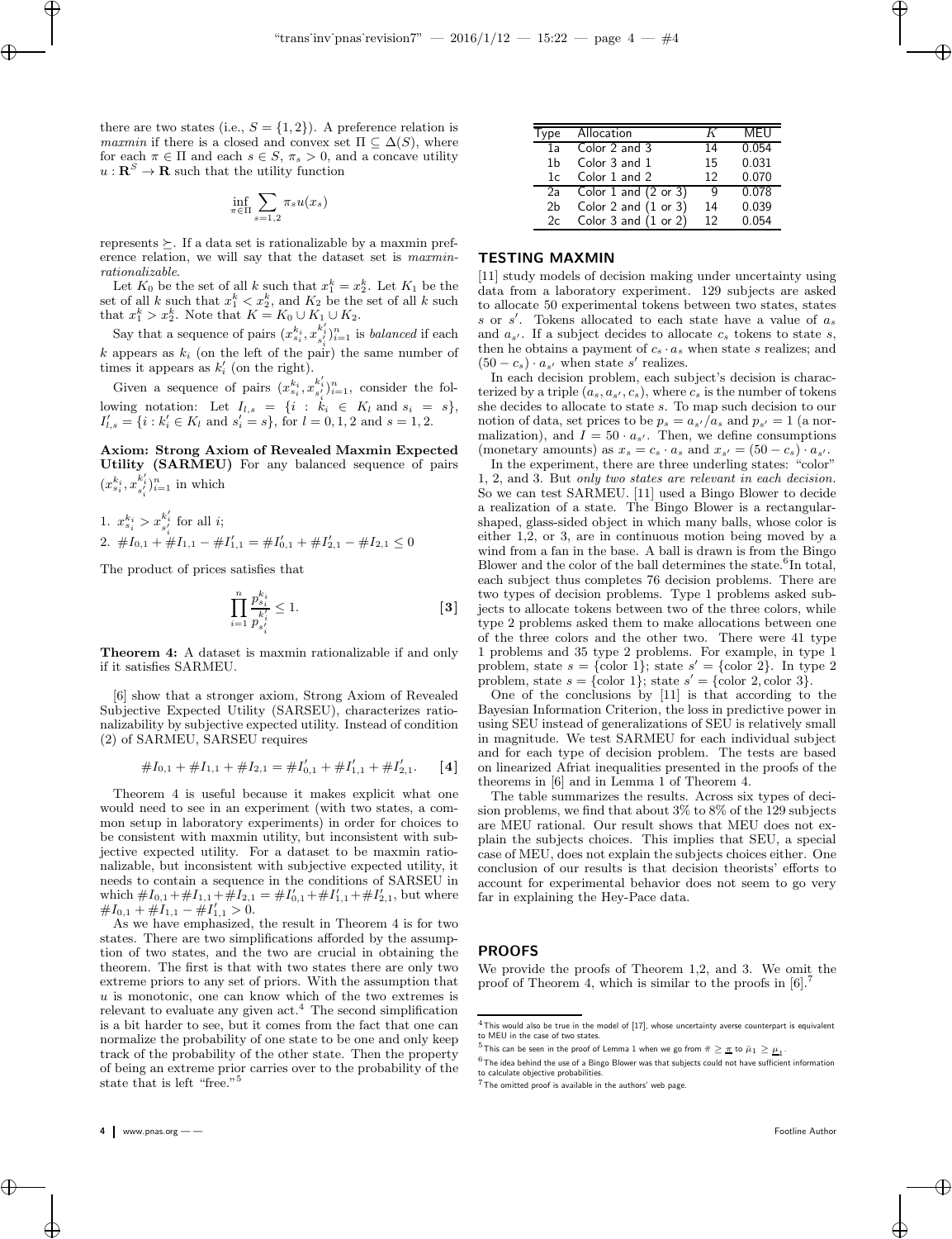**PROOF OF THEOREM 1.** That  $[3] \implies [1]$  is obvious. We shall first prove that  $[1] \implies [4]$ 

Suppose, towards a contradiction,  $D$  is a dataset satisfying [1] but not [4]. Then we have a cycle  $\sum_{l=1}^{M} \frac{p^{k_l}}{\|p^{k_l}\|}$  $\frac{p}{\|p^{k_l}\|_1}$ .  $\frac{k_l}{1}$  $(x^{k_{l+1}} - x^{k_l})$  < 0. Let us without loss assume the sequence is  $x^1, \ldots, x^M$  so as to avoid cumbersome notation. Let  $Z=\sum_{l=1}^M \frac{p^l}{\|p^l\|}$  $\frac{p^{\iota}}{\|p^l\|_1} \cdot (x^{l+1} - x^l) < 0.$ 

Define a new sequence  $(y^1, \ldots, y^M)$  inductively. Let  $y^1 =$  $x^1$ , and let  $y^k = x^k + (c^k, \ldots, c^k)$  where  $c^k$  is chosen so that  $p^k$  $\frac{p^k}{\|p^k\|_1} \cdot (y^{k+1} - y^k) = \frac{Z}{M}$ . Specifically,  $c^1 = 0$  and

$$
c^{k+1} = c^k + \frac{Z}{M} - \frac{p^k}{\|p^k\|_1} \cdot (x^{k+1} - x^k)
$$

for  $k = 1, \ldots, M-1$ . Let  $q^k = \frac{p^k}{\ln k!}$  $\frac{p^{\alpha}}{\|p^k\|_1}$  and consider the dataset  $(q^k, y^k), k = 1, \ldots M.$ 

The original dataset is rationalizable by some locally nonsatiated and translation invariant preference  $\succeq$ . It is easy to see that the same preference rationalizes the dataset  $(q^k, y^k)$ . Indeed, if  $q^k \cdot y^k \ge q^k \cdot y$  then  $p^k \cdot x^k \ge p^k \cdot (y - (c^k, \dots, c^k))$ , by definition of  $y^k$  and  $q^k$ . So  $x^k \succeq (y - (c^k, \ldots, c^k))$ , and thus  $y^k \succeq y$  by translation invariance of  $\succeq$ .

Observe that

 $\rightarrow$ 

✐

$$
\sum_{k=1}^{M-1} q^k \cdot (y^{k+1} - y^k) + q^M \cdot (y^1 - y^M)
$$
\n
$$
= \sum_{k=1}^{M} \frac{p^k}{\|p^k\|_1} \cdot (x^{k+1} - x^k)
$$
\n
$$
+ \sum_{k=1}^{M} \frac{p^k}{\|p^k\|_1} \cdot ((c^{k+1}, \dots, c^{k+1}) - (c^k, \dots, c^k))
$$
\n
$$
= \sum_{k=1}^{M} \frac{p^k}{\|p^k\|_1} \cdot (x^{k+1} - x^k) + \sum_{k=1}^{M} \frac{(\sum_{s \in S} p_s^k)(c^{k+1} - c^k)}{\|p^k\|_1}
$$
\n
$$
= \sum_{k=1}^{M} \frac{p^k}{\|p^k\|_1} \cdot (x^{k+1} - x^k) \quad (\because \|p^k\|_1 = \sum_{s \in S} p_s^k)
$$
\n
$$
= Z \quad (\because \text{Definition of } Z),
$$

and that  $q^k \cdot (y^{k+1} - y^k) = Z/M$  for  $k = 1, ..., M - 1$ . Therefore,  $q^M \cdot (y^1 - y^M) = Z/M$ . In particular,  $q^k \cdot (y^{k+1} - y^k) =$  $Z/M < 0$  for  $k = 1, ..., M \pmod{M}$ . Thus  $y^k > y^{k+1}$  as  $(q^k, y^k)$  is rationalizable by  $\succeq$  and  $\succeq$  is locally nonsatiated. This contradicts the transitivity of  $\succeq$ .

Now we show that  $[4] \Longrightarrow [2]$ . Let  $x \in \mathbb{R}^S$ . Let  $\Sigma_x$  be the set of all subsequences  $\{k_l\}_{l=1}^M \subset \{1, \ldots, K\}$  for which  $k_1 = 1$ and define  $x^{k_{M+1}} = x$ . By [4], if  $\{k_l\}_{l=1}^M \in \Sigma_x$  has a cycle (meaning that  $k_l = k_{l'}$  for  $l, l' \in \{1, ..., M\}$  with  $l \neq l'$ ), then there is a shorter sequence  $\{k_j\}_{j=1}^{M'} \in \Sigma_x$  with

$$
\sum_{j=1}^{M'} \frac{p^{k_j}}{\|p^{k_j}\|_1} \cdot (x^{k_{j+1}} - x^{k_j}) \le \sum_{l=1}^{M} \frac{p^{k_l}}{\|p^{k_l}\|_1} \cdot (x^{k_{l+1}} - x^{k_l}).
$$

Therefore,  $u(x) = \inf \{ \sum_{l=1}^M \frac{p^{k_l}}{\|p^{k_l}\|}$  $\frac{p^{\kappa_l}}{\|p^{k_l}\|_1} \cdot (x^{k_{l+1}} - x^{k_l}) : \{k_l\}_{l=1}^M \in$  $\Sigma_x$ } is well defined, as the infimum can be taken over a finite set.

That  $u : \mathbf{R}^S \to \mathbf{R}$  defined in this fashion is concave, strictly increasing and continuous is immediate. To see that it rationalizes the data, suppose that  $p^k \cdot x^l \leq p^k \cdot x^k$ . Then  $p^k \cdot x^l \leq x^k$  $\frac{p^k}{\|p^k\|_1} \cdot x^l \ \leq \ \frac{p^k}{\|p^k\|}$  $\frac{p^k}{\|p^k\|_1} \cdot x^k$ . It is clear then by definition that  $u(x^l) \leq u(x^k) + \frac{p^k}{\ln k}$  $\frac{p^k}{\|p^k\|_1} \cdot (x^l - x^k) \leq u(x^k).$ 

Finally, to show that  $u(x+(c,\ldots,c))=u(x)+c$ , note that for any  $p^k$ , we have  $\frac{p^k}{\|p\|_k}$  $\frac{p^k}{\|p^k\|_1} \cdot (x + (c, \ldots, c)) = c + \frac{p^k}{\|p^k\|_1}$  $\frac{p^{\alpha}}{\|p^k\|_1} \cdot x$ . The result then follows by construction.

✐

We end the proof by showing that  $[2] \Longrightarrow [3]$  Let  $u : \mathbb{R}^S \to$ R be as in the statement of [2 ]. Define the concave conjugate of u by

$$
f(\pi) = \inf \{ \pi \cdot x - u(x) : x \in \mathbf{R}^{S} \}
$$
  
=  $\inf \{ \pi \cdot x + c\pi \cdot \mathbf{1} - u(x) - c : x \in \mathbf{R}^{S}, c \in \mathbf{R} \}$   
=  $\inf \{ \pi \cdot x - c(1 - \pi \cdot \mathbf{1}) - u(x) : x \in \mathbf{R}^{S}, c \in \mathbf{R} \},$ 

where the second equality uses that  $u(x+(c, \ldots, c)) = u(x)+c$ . Now note that  $f(\pi) = -\infty$  if  $(1 - \pi \cdot \mathbf{1}) \neq 0$ . Note also that the monotonicity of u implies that  $f(\pi) = -\infty$  if there is s such that  $\pi_S < 0$ . One can also show that there is  $\pi \in \Delta(S)$ for which  $f(\pi) \in \mathbb{R}^8$ . Finally, observe that by strict monotonicity, if there is  $s \in S$  for which  $\pi_s = 0$ , then  $f(\pi) = -\infty$ . Hence we can consider the domain of f to be a subset of  $\Delta(S)$ . Moreover,  $f(\pi) < +\infty$  implies for all  $s \in S$ ,  $\pi_s > 0$ .

Now since  $u$  is continuous, it is a standard application of the separating hyperplane theorem to establish that  $u(x) =$  $\inf_{\pi \in \Delta(S)} \pi \cdot x - f(\pi)$ . Since u rationalizes the dataset, the dataset is variational rationalizable.

**PROOF OF THEOREM 2.** It is obvious that  $[3] \implies [2]$  and that  $[2] \implies [1]$ . Hence, to show the theorem, it suffices to show that  $[4]$  implies  $[3]$  and that  $[1]$  implies  $[4]$ .

For a dataset D, let  $\pi^k = \frac{p^k}{\ln k}$  $\frac{p^{\alpha}}{\|p^k\|_1}$ . It is easy to see that [4]  $\Longrightarrow$ [3]. Let  $\Pi$  be the convex hull of  $\{\pi^k : k = 1, \ldots, K\}.$ Then it is immediate that  $u(x) = \min_{\pi \in \Pi} \pi \cdot x$  rationalizes D. Moreover, for each  $\pi \in \Pi$  and all  $s \in S$ ,  $\pi_s > 0$  because  $\pi_s^k > 0$ for all  $s \in S$  and  $k \in K$ .

We prove that  $[1] \Longrightarrow [4]$ . Suppose that D satisfies  $[1]$  but not [4]. Then there are k and l for which  $\pi^l \cdot x^k < \pi^k \cdot x^k$ . Let  $\succeq$  be a preference relation as stated in [1]. By homotheticity of  $\succeq$ , for any scalar  $\theta > 0$ ,  $\succeq$  rationalizes the data  $D' \equiv \{ (x^j, \pi^j) : j = 1, ..., K \} \cup \{ (\theta x^l, \pi^l) \}.$  To see this, observe that if  $\pi^l \cdot x \leq \pi^l \cdot \theta x^l$ , then  $\pi^l \cdot \theta^{-1} x \leq \pi^l x^l$ , so that  $x^{l} \geq \theta^{-1} \cdot x$ , and by homogeneity,  $\theta x^{l} \geq x$ . Now, for  $\theta > 0$ sufficiently small,  $\pi^l \cdot x^k < \pi^k \cdot x^k$  implies that

$$
x^k \cdot (\pi^l - \pi^k) + \theta x^l \cdot (\pi^k - \pi^l) < 0.
$$

So either  $x^k \cdot (\pi^l - \pi^k) < 0$  or  $\theta x^l \cdot (\pi^k - \pi^l) < 0$ . Then the dataset  $D'$  violates [4] in Theorem 1, contradicting the fact that it is rationalized by  $\succeq$ , which is assumed to be translation invariant.

PROOF OF THEOREM 3. The idea in the proof is to solve the first-order conditions for the unknown terms. Consider first the case of CARA. Let  $\pi \in \Delta(S)$  and  $\alpha > 0$  rationalize D. Then we know that  $x^k$  maximizes  $\sum_s \pi_s(-\exp(-\alpha x_s))$ subject to  $p^k \cdot x \leq p^k \cdot x^k$ . By considering the Lagrangean

✐

✐

 $\oplus$ 

 $^8$ For example, take  $\pi$  to support  $\{z\in{\bf R}\hbox{$^{S}$} : \hbox{$u(z)\ge 0$}\}$  at  $0.$  We claim that  $f(\pi)\ge 0.$ Suppose by means of contradiction that there is  $x\in{\bf R}^S$  for which  $\pi\cdot x < u(x)$ . Observe that π supports  $\{z \in \mathbf{R}^S : u(z) \geq \pi \cdot x\}$  at the act y which returns  $\pi \cdot x$  in each state. Observe that  $u(z) > \pi \cdot x$  implies  $\pi \cdot z > \pi \cdot x$ , by continuity of  $u$  and definition of the supporting hyperplane; that is,  $\{z \in \mathbf{R}^S : u(z) \geq \pi \cdot x\} \subseteq \{z \in \mathbf{R}^S : \pi \cdot z \geq \pi \cdot x\}$  implies  $\{z \in \mathbf{R}^S : u(z) > \pi \cdot x\} \subseteq \{z \in \mathbf{R}^S : \pi \cdot z > \pi \cdot x\}$  as the latter sets are the interiors of the former. Therefore, if  $u(x) > \pi \cdot x$ , we conclude  $\pi \cdot x > \pi \cdot x$ , a contradiction.